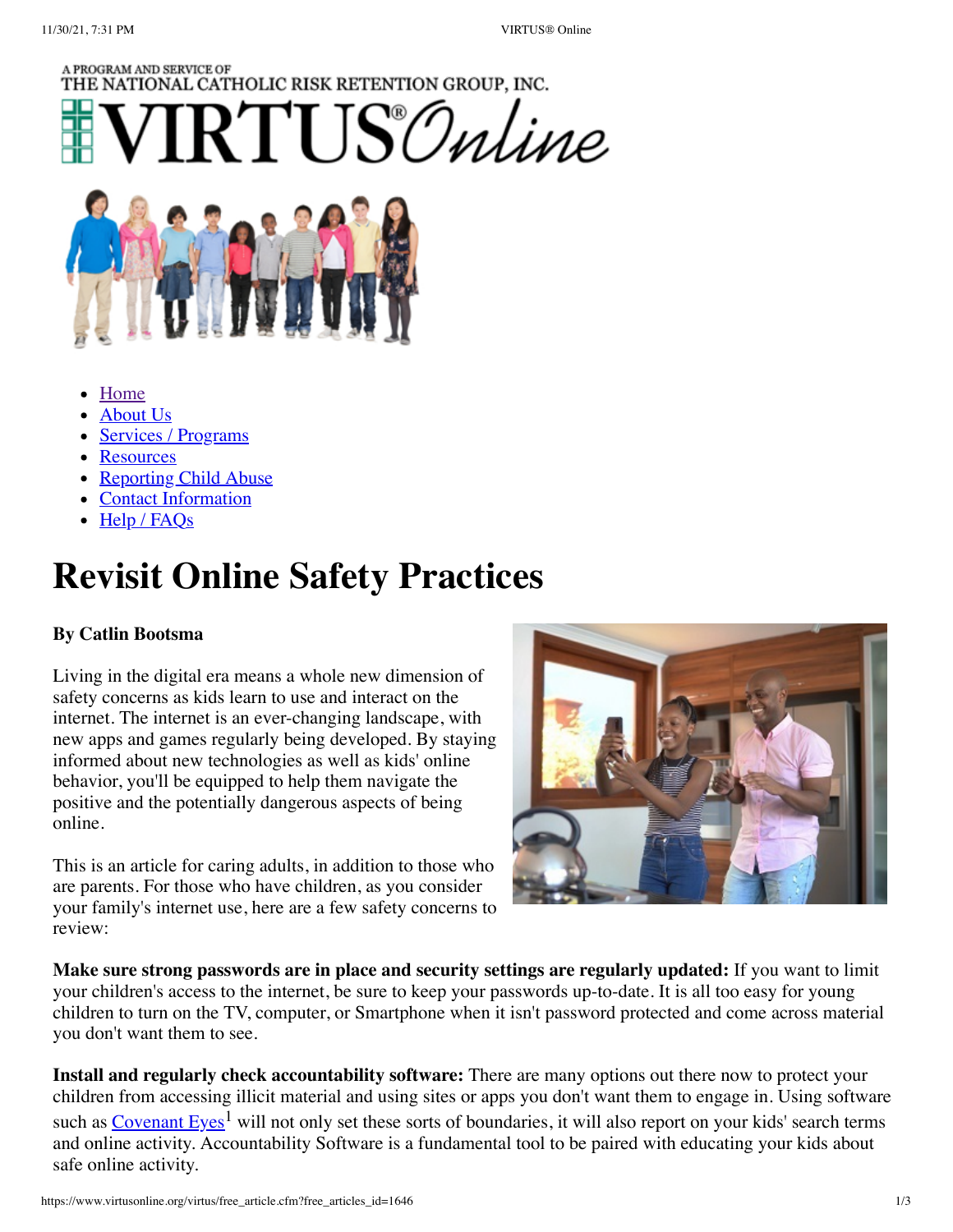**Encourage kids to be responsible online:** Having regular conversations with your kids about how to be safe online is essential. Consider setting up house rules about screen time that helps them to be responsible, accountable and safe. [This site](https://www.safekids.com/kids-rules-for-online-safety/)<sup>2</sup> has a great example of rules for kids about appropriate messaging, not disclosing information online, and more.

**Decide on online safety rules for your family:** If your children use social media, YouTube, online gaming, or anything that allows access to interaction with others, you'll want to decide what sort of interaction you want to allow. Privacy settings can allow you to turn off online interactions with others on games; make social media profiles "private" so strangers can't access your child; and more. But, always remember that just because one youth's account is set to private, doesn't mean that the information will stay that way—as one account is only as safe as the other affiliated accounts. This is to say that if another child who has an affiliation with your child's account, yet does not have any privacy settings enabled, then there is a great possibility that your child's information is not as private or secure as you expect. These settings can change as technology develops, so be sure to check back in and readjust!

Your guidance is helping kids to develop healthy habits online. Don't forget that they'll learn not only from your conversations with them, but from what they see you do. Taking frequent breaks from being online and using the internet well will speak volumes about what place the internet should play in their lives.

References

- 1 https://www.covenanteyes.com/services/
- 2 https://www.safekids.com/kids-rules-for-online-safety/

This article is the copyrighted property of National Catholic Services, LLC. All rights reserved. To provide constructive feedback, or request permission to redistribute, please communicate with: editor@virtus.org

This article is not part of your continuing training. To access your required bulletins you must log in using the form in the upper left-hand corner of the screen. Then go to the TRAINING tab.

## **What is Your Opinion?**

What do you have to be thankful for?

- Family or close friends.
- $\bigcirc$  My health.
- $\bigcirc$  A good cup of coffee every morning.
- $\circ$  Something not listed.
- $\bigcirc$  I'm not sure.

Submit Vote!

#### **LOGIN FOR EXISTING ACCOUNTS**

| User ID: adrimarq |  |                                                        |
|-------------------|--|--------------------------------------------------------|
| Password:         |  | $\vert$ Sign In $\vert$ <u>Need login information?</u> |